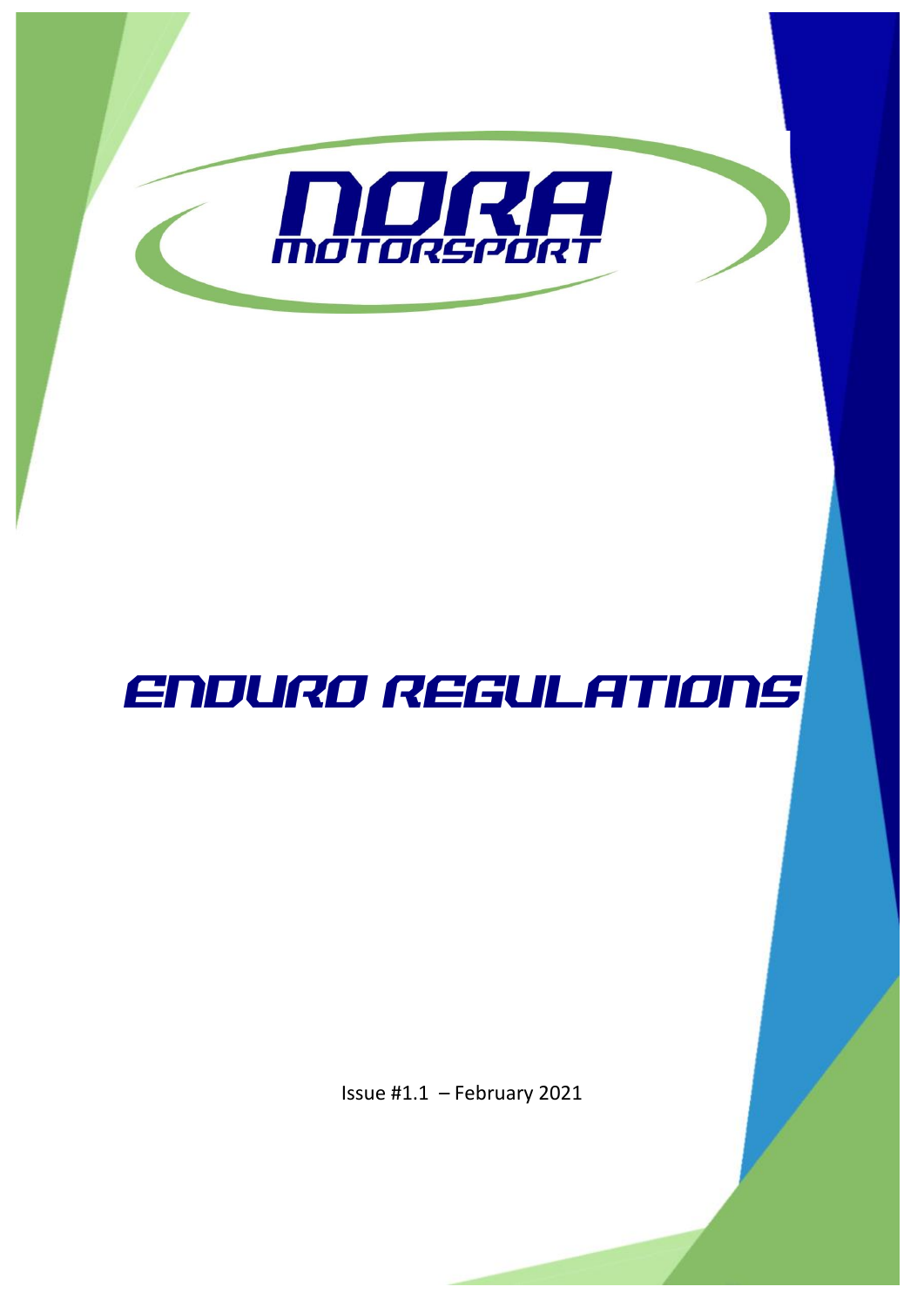#### VERSION HISTORY

| Version | Date          | Description                              |
|---------|---------------|------------------------------------------|
| 1.0     | November 2019 | Creation of Enduro Regulations document. |
| 1.1     | February 2021 | Address Update                           |
|         |               |                                          |
|         |               |                                          |
|         |               |                                          |
|         |               |                                          |
|         |               |                                          |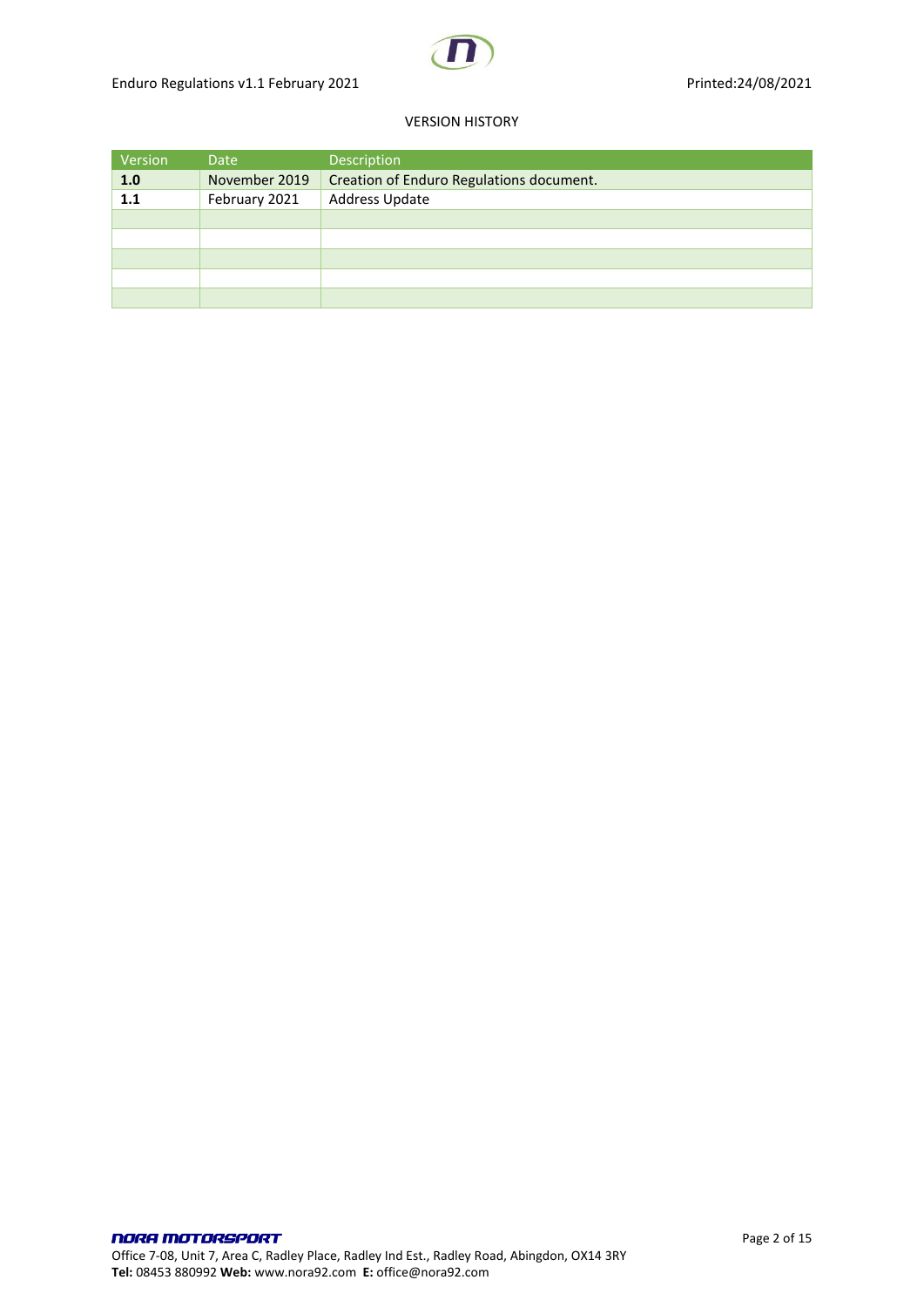#### **TABLE OF CONTENTS**

#### **NORA MOTORSPORT** Office 7-08, Unit 7, Area C, Radley Place, Radley Ind Est., Radley Road, Abingdon, OX14 3RY Tel: 08453 880992 Web: www.nora92.com E: office@nora92.com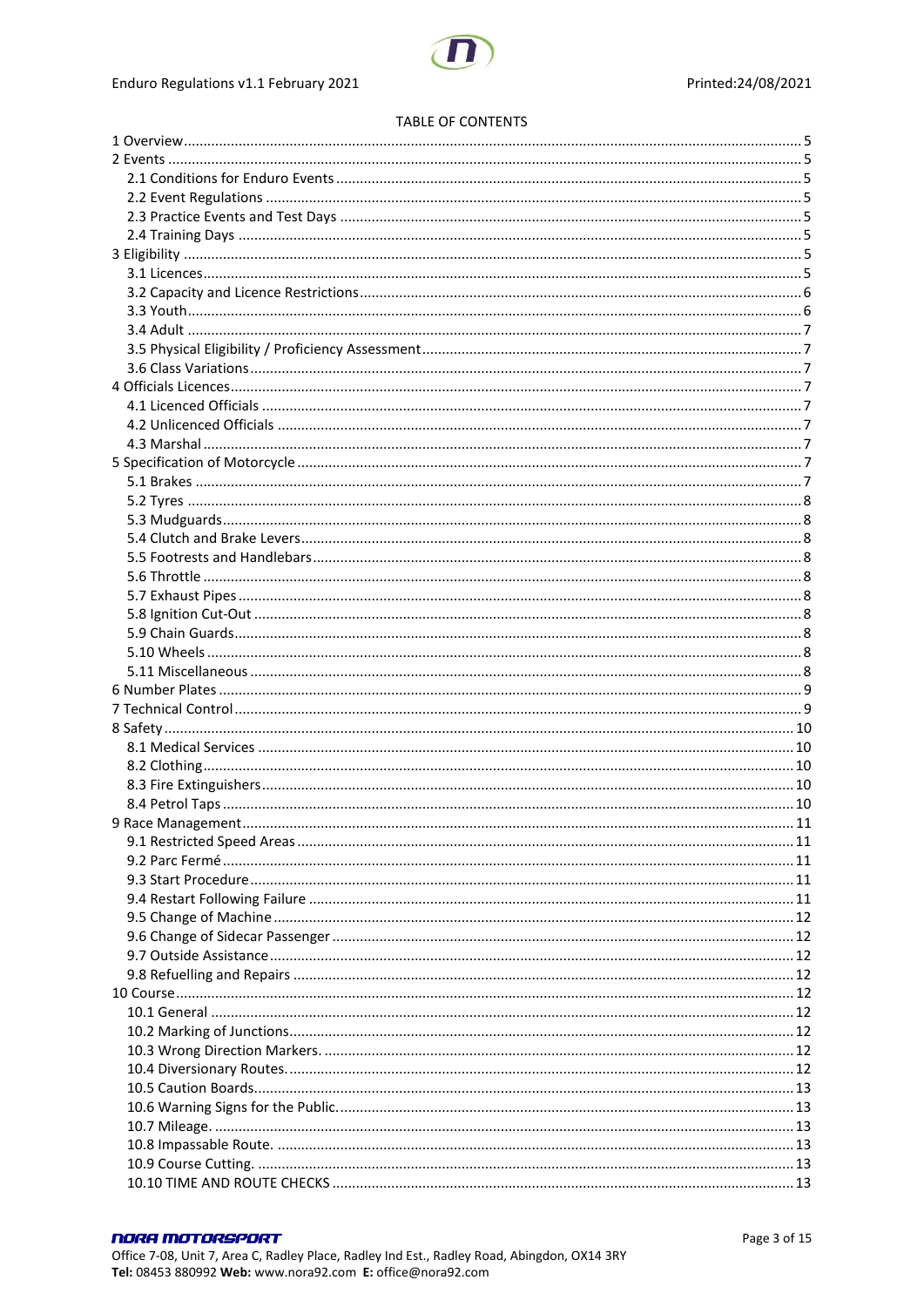### Enduro Regulations v1.1 February 2021

#### Printed:24/08/2021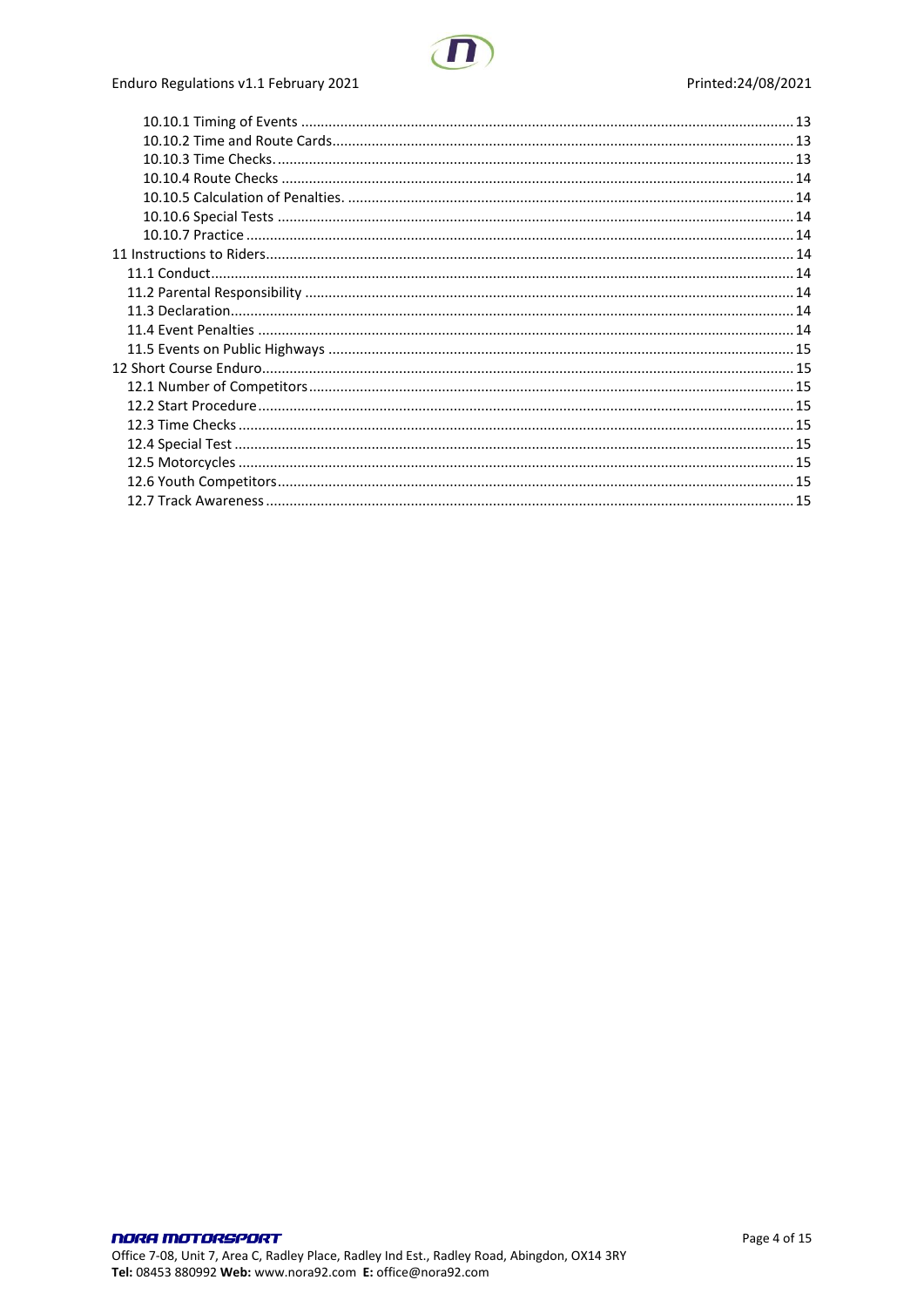# <span id="page-4-0"></span>**1 Overview**

NORA Motorsport is a trading name of NORA 92 Limited. For the purposes of this document any reference to NORA can refer to NORA Motorsport or NORA 92 Limited.

No discrimination is intended where references are made to specific gender within NORA's Code of Practice and Regulations

The contents of this document are copyright and may not be copied without prior permission of NORA.

The NORA Code of Practice together with these Regulations, the Event Regulations and any Final Instructions shall apply to all Enduro Events held under a Permit issued by NORA.

### <span id="page-4-2"></span><span id="page-4-1"></span>**2 Events**

#### **2.1 Conditions for Enduro Events**

- a. The organiser must be affiliated to NORA.
- b. An RTA permit must be applied for and in place before the event.

#### <span id="page-4-3"></span>**2.2 Event Regulations**

Any Event Regulations issued for an event must specify all restrictions and requirements of eligibility and must be endorsed by NORA.

#### <span id="page-4-4"></span>**2.3 Practice Events and Test Days**

- a. No such event may be held unless the appropriate notification and Insurance has been issued.
- b. The NORA 92 guidelines for practice track facilities will apply to a practice event or test day.

#### <span id="page-4-5"></span>**2.4 Training Days**

- a. All trainers must be licenced through NORA
- b. No more than 15 riders may be in attendance for each trainer

# <span id="page-4-7"></span><span id="page-4-6"></span>**3 Eligibility**

#### **3.1 Licences**

- a. For all NORA competitions the riders and passengers must hold a current NORA Licence.
- b. Practice licences are available for non competition events.
- c. A One Event Competition Licence grants the same benefits of an annual licence for the duration of one event only with regards to Rules and Regulations and is available for All NORA Enduro events.
- d. A One Event Licence does not include Personal Accident cover.
- e. All new applications for an annual licence must be accompanied by a portrait photograph.
- f. Youth only: All new applications for an annual licence must be accompanied by a photocopy of the rider's proof of age.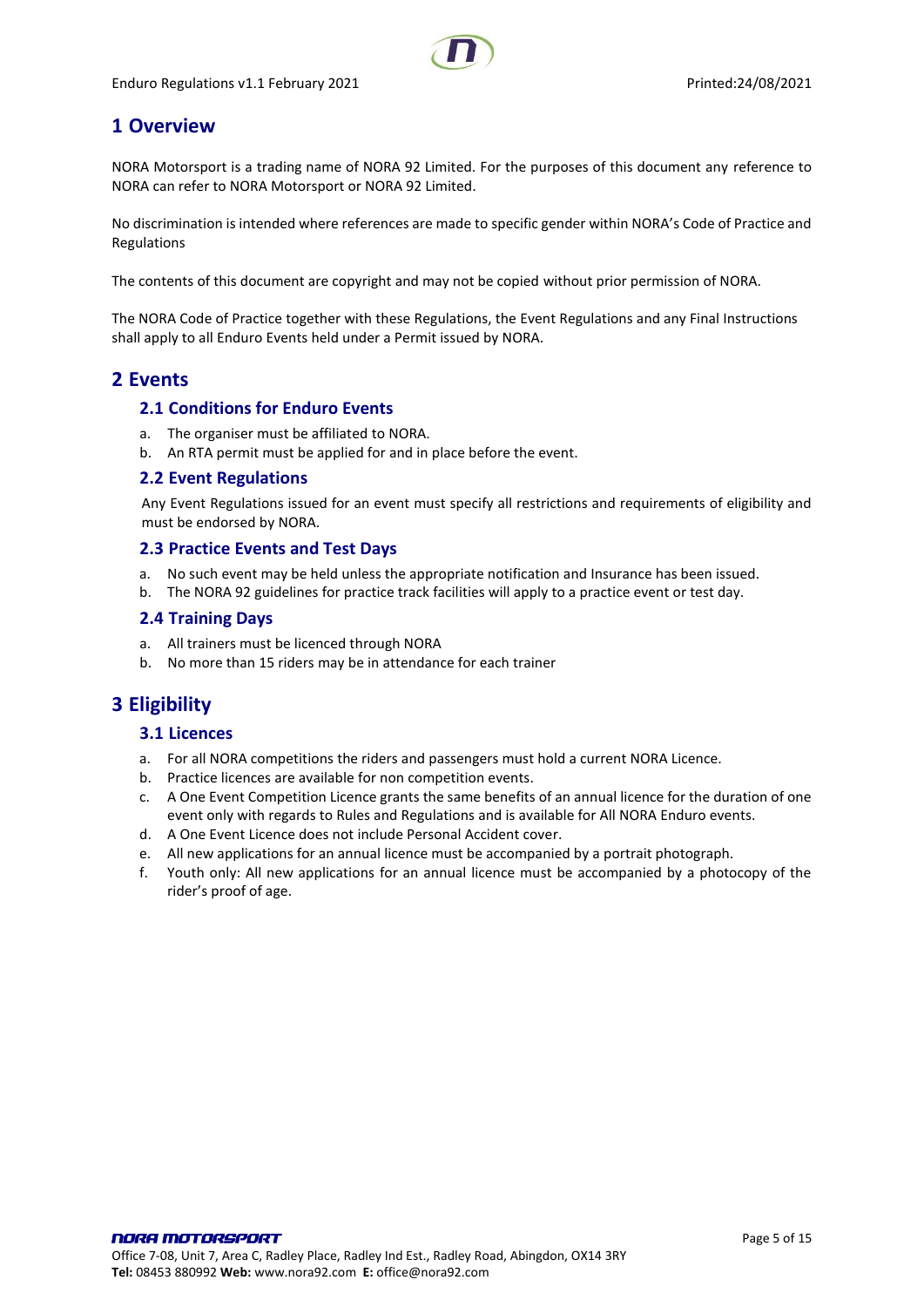<span id="page-5-0"></span>

| Age on 1st Jan    | Grade                 | <b>Engine Capacity</b>                                                                        | Max Wheel Size / Specification |                                      |
|-------------------|-----------------------|-----------------------------------------------------------------------------------------------|--------------------------------|--------------------------------------|
| Youth Solo        |                       |                                                                                               |                                |                                      |
| 6-8 Years         | Automatic             | Maximum 50cc 2 or 4<br>stroke automatic no<br>manual clutch                                   | 12 inch rear, 15 inch front    |                                      |
| $7-10$ years      | 65cc Junior           | Maximum 65cc 2 stroke or<br>110cc 4 stroke                                                    | 12 inch rear, 14 inch front    |                                      |
| $9-12$ years      | Small Wheel           | Maximum 85cc 2 stroke or<br>150cc 4 stroke                                                    | 14 inch rear, 17 inch front    |                                      |
| 12 - 15 years     | <b>Big Wheel</b>      | Maximum 85cc 2 stroke or<br>150cc 4 stroke                                                    | 16 inch rear, 19 inch front    |                                      |
| $13-14$ years     | Youth 125             | Maximum 145cc 2 stroke                                                                        | 19 inch rear, 21<br>inch front | Combined with the<br>Youth 250 class |
| 14 - 17 years     | Youth 250             | Maximum 145cc 2 stroke<br>Minimum 200cc 4 stroke<br>Maximum 250cc 4 stroke                    | 19 inch rear, 21 inch front    |                                      |
| <b>Adult Solo</b> |                       |                                                                                               |                                |                                      |
| 15 Years          | All                   | Minimum 120cc 2 stroke<br>Minimum 175cc 4 stroke                                              |                                |                                      |
| Sidecar           |                       |                                                                                               |                                |                                      |
| 15 Years          | <b>Driver</b>         | Unlimited                                                                                     |                                |                                      |
| 15 Years          | Passenger             |                                                                                               |                                |                                      |
| <b>Adult Quad</b> |                       |                                                                                               |                                |                                      |
| 15 Years          |                       | Unlimited                                                                                     |                                |                                      |
| <b>Youth Quad</b> |                       |                                                                                               |                                |                                      |
| $6 - 9$ Years     | <b>50cc Automatic</b> | 50cc Automatic Quads with engine and frame as originally<br>manufactured                      |                                |                                      |
| $8 - 14$ Years    | 100cc Open            | 100cc Quads with engine and frame as originally manufactured,<br>8 year olds - Automatic only |                                |                                      |
| 11 - 17 Years     | 250cc Open            | Up to 200cc 2 Stroke & 250cc 4 Stroke.                                                        |                                |                                      |

# **3.2 Capacity and Licence Restrictions**

Riders may continue in the youth 125 / 250 class until the end of the year in which their 18th birthday falls. After reaching 15 years of age riders can apply for an adult solo Enduro licence and still retain a youth licence until the end of the year in which their 18th birthday falls. After reaching 15 years of age riders can apply for an adult quad Enduro licence and still retain a 250 youth licence until the end of the year in which their 17th birthday falls.

# <span id="page-5-1"></span>**3.3 Youth**

- a. Upon assessment riders may remain in a lower class below their age.
- b. No rider may compete before their sixth birthday.
- c. When a rider reaches the maximum age limit for their group, they may continue to compete in that group until the end of the calendar year.
- d. On reaching the minimum age for the next group, the rider may upgrade. Please note that any rider who chooses to upgrade cannot then move back to the lower capacity class once they have competed at the higher level at a NORA event unless specifically approved by NORA.
- e. An assessment will be required for any rider wishing to ride in a class of which they do not reach the age requirement to be arranged by the rider following application to the NORA office.
- f. The parent or person with parental responsibility must accompany a youth competitor under the age of 18 to any event and stay for the entire duration of the time that the rider is present.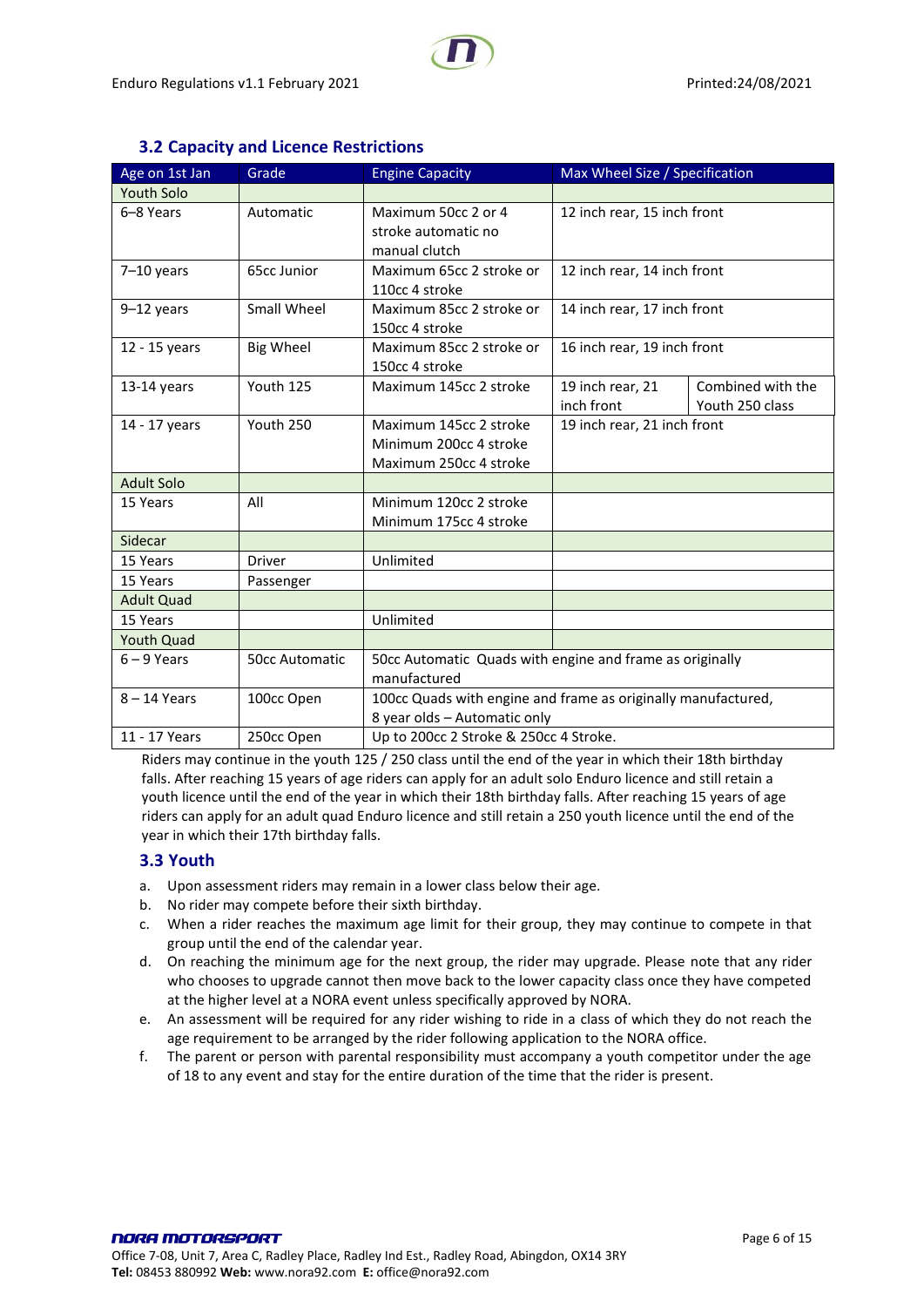#### <span id="page-6-0"></span>**3.4 Adult**

- a. The parent or person with parental responsibility must accompany a competitor under the age of 18 to any event and stay for the entire duration of the time that the rider is present.
- b. No rider will be permitted to compete in the adult classes until they reach the minimum required age.

#### <span id="page-6-1"></span>**3.5 Physical Eligibility / Proficiency Assessment**

All youth riders should be able to sit astride their machines and with one foot firmly on the ground, must be able to control the gear lever or the foot brake with the other foot.

#### <span id="page-6-2"></span>**3.6 Class Variations**

Clubs are permitted to designate other classes such as E1, E2 etc. These classes must not fall outside of the restrictions for either Youth or Adult competitors and must be stated in the Event Regulations.

# <span id="page-6-3"></span>**4 Officials Licences**

Enduro Race Officials are required to hold a NORA Licence of the appropriate grade for the performance of their duties.

#### <span id="page-6-4"></span>**4.1 Licenced Officials**

Officials that require a Licence.

| <b>Official</b>                | Licence Term | <b>Training Method</b> |
|--------------------------------|--------------|------------------------|
| Clerk of the Course            | 3 Years      | Seminar                |
| <b>Chief Technical Officer</b> | 3 Years      | Seminar                |
| <b>Engine Measurer</b>         | 3 Years      | Seminar                |

Licences will only be issued to individuals who have attended the appropriate seminar and/or passed competency assessments appropriate to their role. NORA may refuse to issue, cancel or suspend any officials licence.

#### <span id="page-6-5"></span>**4.2 Unlicenced Officials**

Officials who do not require a Licence

| <b>Official</b>                 | <b>Training Method</b>                                                |  |
|---------------------------------|-----------------------------------------------------------------------|--|
| <b>Event Secretary</b>          | May receive training from NORA 92 or the Clerk of the Course          |  |
| Incident Officer                | This may be the Clerk of the Course or a person appointed by the      |  |
|                                 | Clerk of the Course                                                   |  |
| <b>Technical Official</b>       | Will receive training from the Chief Technical Officer                |  |
| Marshal                         | Will be appointed and briefed by the Clerk of the Course or the Chief |  |
|                                 | Marshal                                                               |  |
| <b>Child Protection Officer</b> | A person appointed to deal with child protection issues.              |  |

#### <span id="page-6-6"></span>**4.3 Marshal**

- a. Static Marshals must be a minimum 16 years of age.
- b. Riding Marshals must be a minimum 18 years of age.
- c. Marshals must be provided with a tabard / waistcoat clearly identifiable.

# <span id="page-6-7"></span>**5 Specification of Motorcycle**

All Motorcycles, Solo, Quad or Sidecar, designed for Enduro and comply with the Code of Practice and the following may be used in Enduro:

#### <span id="page-6-8"></span>**5.1 Brakes**

- a. Motorcycles must be equipped with two efficient brakes, one operating on each wheel and be operated independently from the driving position.
- b. For Sidecar motorcycles, brakes are not required on the sidecar wheel.
- c. For Quad motorcycles brakes must be capable of operating, as a minimum, to both rear wheels.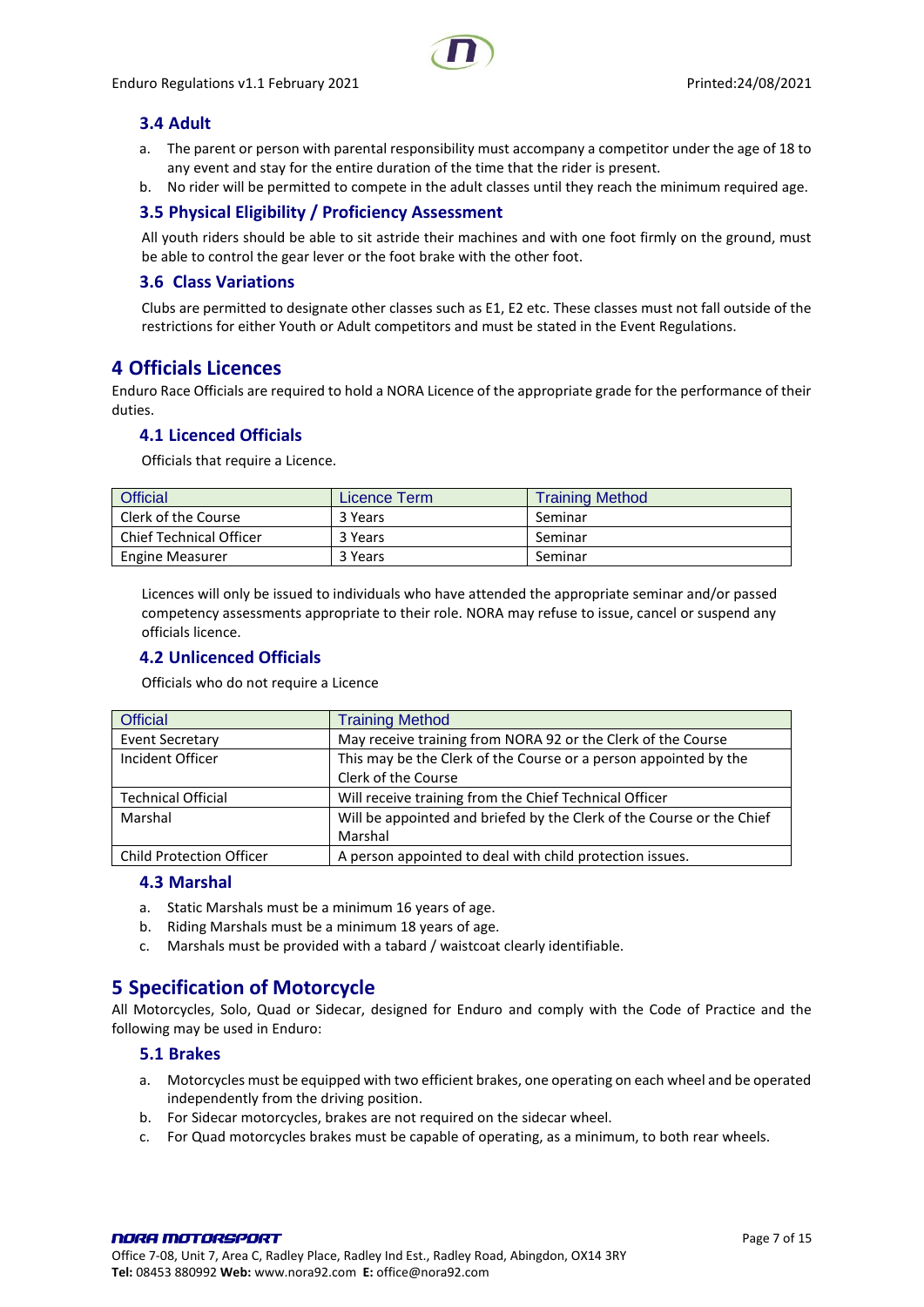### <span id="page-7-0"></span>**5.2 Tyres**

- a. Must be Enduro type tyres unless specified in the Event Regulations.
- b. For Enduros that consist of sections on the public highway, tyres must conform to highway standards..
- c. Further restrictions may be noted in the Event Regulations.
- d. Tyres may only be changed in the start work area or at the final check.

#### <span id="page-7-1"></span>**5.3 Mudguards**

Solo and Sidecar motorcycles must be fitted with two mudguards giving protection to the driver. The rear mudguard must cover 35 degrees of the upper rear wheel.

#### <span id="page-7-2"></span>**5.4 Clutch and Brake Levers**

- a. Clutch and brake levers must be, in principal, ball ended, the diameter of the ball to be at least 12.5mm.
- b. This ball can also be flattened but in any case the edges must be rounded.
- c. These ball ends must be permanently fixed to form an integral part of the lever.

#### <span id="page-7-3"></span>**5.5 Footrests and Handlebars**

The ends of the footrests must be rounded with a radius of not less than 12.5mm. The ends of the handlebars on all motorcycles shall be rounded or otherwise protected. For Quad motorcycles nerf bars or running boards must be fitted so that a riders leg will not be pulled under the rear wheel.

#### <span id="page-7-4"></span>**5.6 Throttle**

All machines must be fitted with self-closing throttles.

#### <span id="page-7-5"></span>**5.7 Exhaust Pipes**

The end of the exhaust pipe or pipes must not project beyond any part of the vehicle or its bodywork.

#### <span id="page-7-6"></span>**5.8 Ignition Cut-Out**

- a. Solo Motorcycles used in Enduro will be fitted with an engine cut-out button.
- b. Sidecar Motorcycles will be fitted with an engine cut out button that must be operated by a non elastic string or cord (coil telephone wire is not permitted). The cord should be a maximum of 500mm. Any part of the cut-out that remains live when disconnected must be shrouded in order to prevent accidental contact with any part of the motorcycle.
- c. Quad Motorcycles will be fitted with an engine cut out button that must be operated by a non elastic string or cord. Any part of the cut-out that remains live when disconnected must be shrouded in order to prevent accidental contact with any part of the motorcycle.

#### <span id="page-7-7"></span>**5.9 Chain Guards**

- a. For solo and sidecar motorcycles the manufacturer's original guards or parts of similar design must remain in place.
- b. For quad motorcycles a suitable primary drive guard must be fitted if no original was fitted to the motorcycle.

#### <span id="page-7-8"></span>**5.10 Wheels**

- a. For all groups wheels with six or less spokes must be guarded.
- b. For Sidecar motorcycles:
	- The three wheels shall each be of at least 400mm (16") in diameter measured over the outside of the tyre.
	- The wheel track, or lateral distance between tracks, shall be no more than 1150mm.
- c. For Quad motorcycles the measurement from one front wheel to its following rear wheel must be equal on both sides of the machine.

#### <span id="page-7-9"></span>**5.11 Miscellaneous**

For Quad motorcycles bumpers and nerf bars must have all corners with a radius of a minimum of 50mm.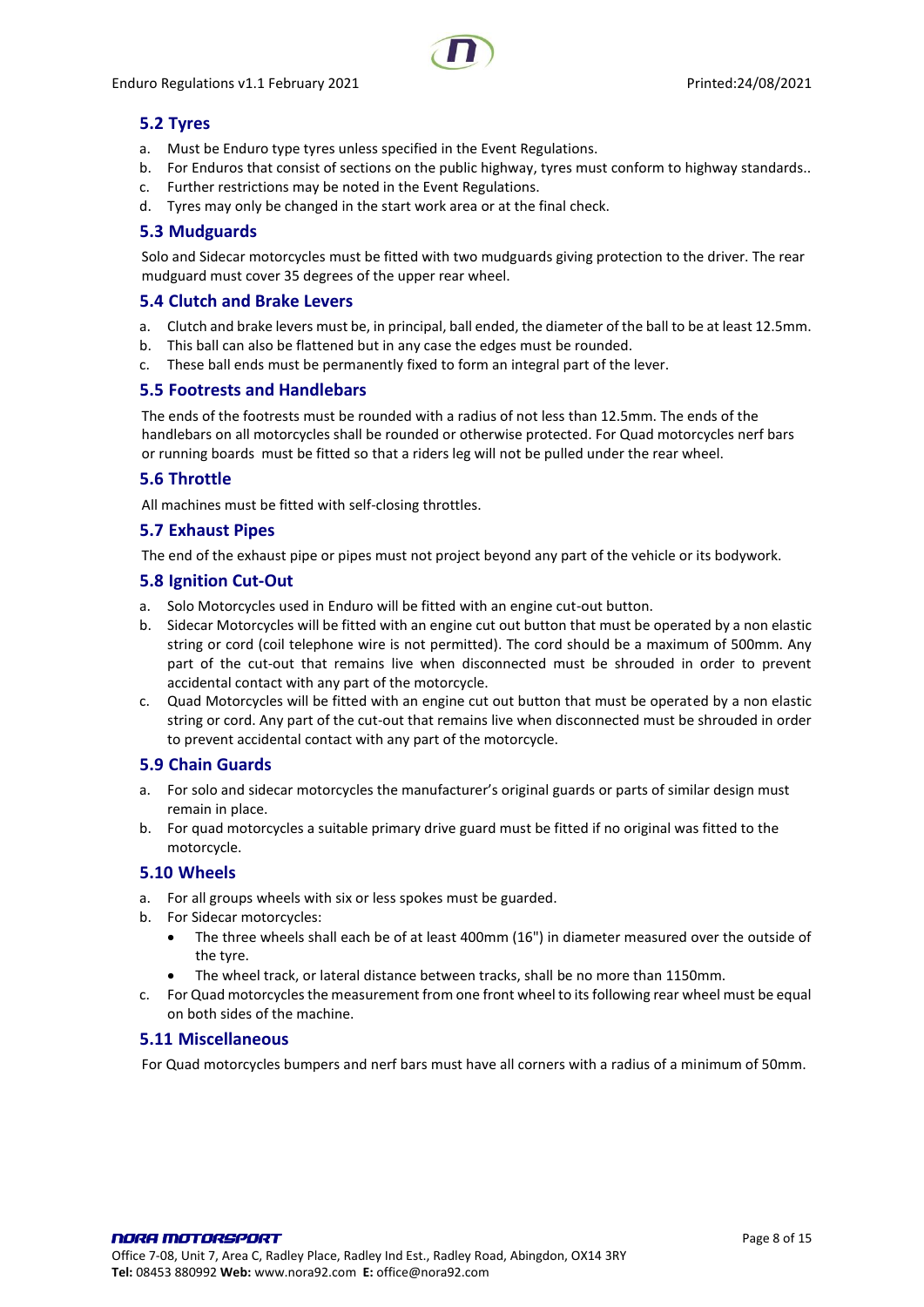# <span id="page-8-0"></span>**6 Number Plates**

- a. Machines will have a minimum of three number plates and it is the rider's responsibility to ensure that the numbers are clearly visible.
- b. No metallic or reflective colours may be used in any circumstances.
- c. One plate must be carried facing forward and not more than 30 degrees from the vertical with one on each side of the machine.
- d. Side number plates must be positioned above a horizontal line drawn through the rear spindle and behind a line drawn vertically at a minimum distance of 200mm behind the footrest.
- e. The minimum dimensions of the numbers should be: height 100mm
- f. The Clerk of the Course has the discretion to disqualify any rider not showing legible numbers or discounting any protest resulting from illegible numbers.
- g. For Quad motorcycles a further number plate may be fitted running parallel with the machine at the rear, readable when facing the side view of the machine. The mounting bracket must not exceed 25mm in height.

At the discretion of the organiser the colours may be as follows: – The figures and background must be in a 'matt' (non-shiny) colour

| Adult                | <b>Background Colour</b> | <b>Number Colour</b> |
|----------------------|--------------------------|----------------------|
| Pro Class            | Red                      | White                |
| <b>Expert Class</b>  | Green                    | White                |
| <b>Clubman Class</b> | Yellow                   | <b>Black</b>         |
| Novice Class         | <b>Black</b>             | White                |
| <b>Sidecars</b>      | Yellow                   | <b>Black</b>         |
| Quads                | Yellow                   | <b>Black</b>         |
| Youth                |                          |                      |
| Automatic            | White                    | <b>Black</b>         |
| 65cc Junior          | <b>Black</b>             | White                |
| 85cc Small Wheel     | Red                      | White                |
| 85cc Big Wheel       | Green                    | White                |
| Rookie               | Black / Blue             | White                |

<span id="page-8-1"></span>Clubs may specify or accept different colours and numbers at the Clerk of the Courses discretion.

# **7 Technical Control**

- a. Where it may be necessary for promoters to verify any fact, this shall be carried out at the cost of the rider. If a rider refuses to release his machine to be measured by the officials of the event, then this action will result in automatic disqualification from the event.
- b. In the event of a protest against machine specification where an engine has to be stripped an additional fee of £250\* for four stroke and £150\* for two stroke machines MUST be submitted with the protest and protest fee. In the event of the protest being upheld the additional fee will be returned. If the protest is not upheld the additional fee will be awarded to the other party and will be the only costs payable.
- c. The Clerk of the Course may disqualify or penalise any rider of a machine which exceeds the maximum permitted sound level, or which in his opinion is deemed to be excessively noisy.

\* All payments to be made in cash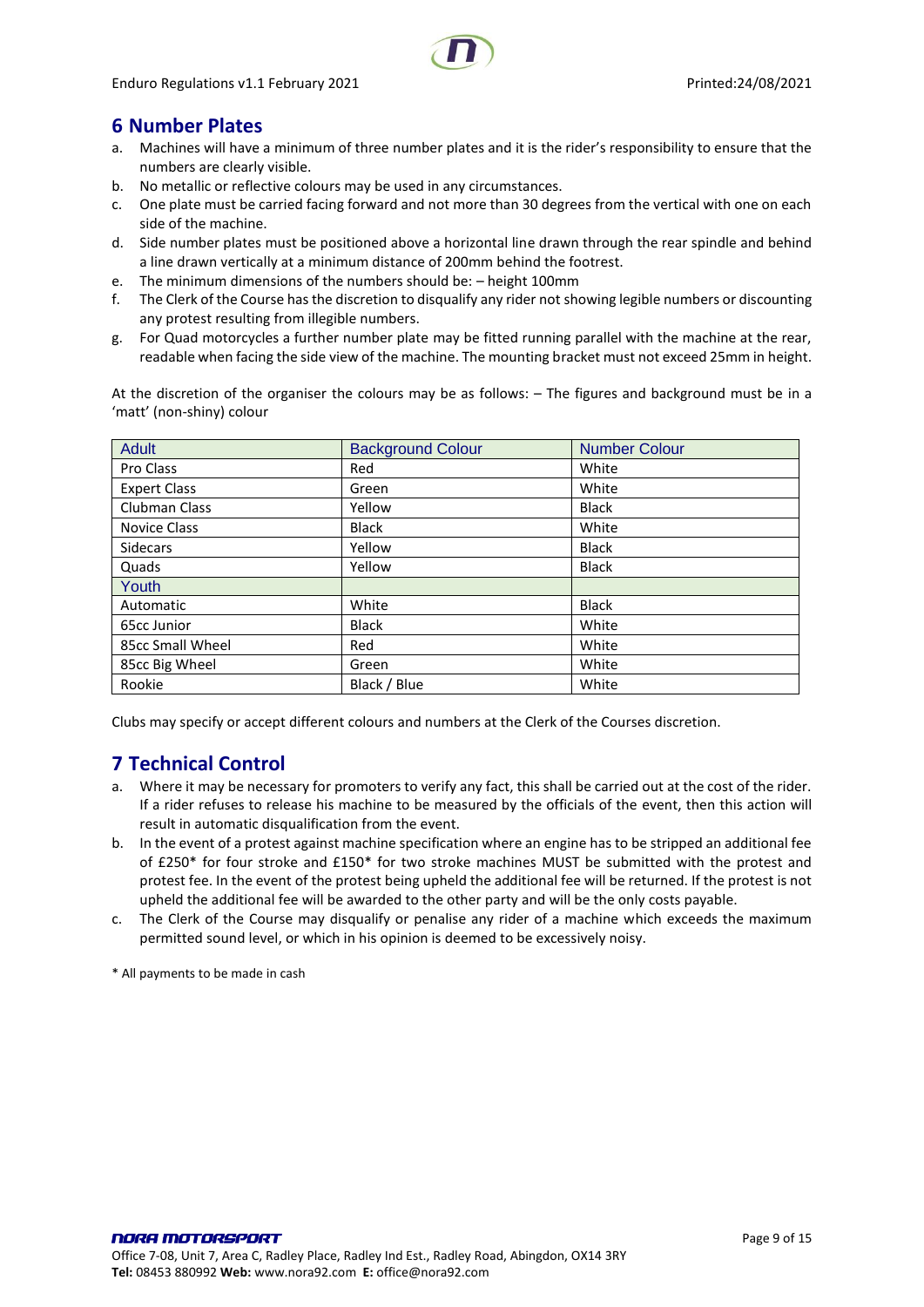# <span id="page-9-1"></span><span id="page-9-0"></span>**8 Safety**

#### **8.1 Medical Services**

At all Enduro events, including official practice, qualified first aid personnel must be in attendance with full first aid equipment. Organisers must ensure sufficient medical services for the type of event remain in place until the event has completely finished.

An IHCD Emergency Technician (EMT), First Response Emergency Care person (FREC), level 3 or above or the Voluntary Aid Society (VAS) equivalent must be in attendance during official practice and racing. A Paramedic (PM) is recommended.

The minimum requirement for the start of every event is two ambulances. If one of the two ambulances has to leave the circuit then the minimum requirement for the event to continue is one ambulance and one IHCD Emergency Technician (EMT), First Response Emergency Care person (FREC), level 3 or above or the Voluntary Aid Society (VAS) equivalent, plus enough qualified first aid personnel to cover the course layout size and type of event subject to medical requirements shown below.

For smaller club level events (where there are approximately 99 riders or less) the minimum medical requirements are for one ambulance – On the condition the ambulance is available at all times. Should the ambulance be required to support the treatment of, or transport an injured rider the event must stop until such time that the ambulance is available again. The ambulance should be accompanied by an IHCD Emergency Technician or the VAS equivalent, plus enough qualified first aid personnel to cover the course layout, size and type of event.

#### <span id="page-9-2"></span>**8.2 Clothing**

- a. All competitors must wear a crash helmet. For information regarding helmets please refer to the helmet section within the NORA 92 Code of Practice.
- b. Competitors are advised not to wear hand, face or body jewellery/piercings which could prove hazardous in the event of an accident.
- c. The mouth should be kept clear of anything likely to cause blockage of the airway in the event of an incident, e.g. chewing gum. This includes removing false dentures.
- d. Goggles of a non-splinterable type must be worn at the commencement of each race. Spectacles, if worn, must be non-splinterable.
- e. It is advised that all riders and passengers should wear a body belt/kidney protector and wear protective armour giving protection to at least the chest and shoulders.
- f. All riders and passengers are advised to wear identification discs around the neck or wrist during racing and practicing. The disc should bear the wearers full name and date of birth.
- g. It is the responsibility of the riders parent/guardian to ensure that all protective clothing is correctly fitting for youth competitors.
- h. In all races and official practice complete protective clothing produced for racing, knee length boots and gloves shall be worn by each rider and passenger. It is advised that jerseys should provide protection against abrasion to the body and arms and that jeans are padded at the hips and knees.

#### <span id="page-9-3"></span>**8.3 Fire Extinguishers**

Every NORA 92 track and event must have a minimum of two 6Kg dry powder fire extinguishers. The position of the extinguishers must be clearly marked and must as a minimum be sited aat each refueling point. All extinguishers must have a minimum 34A 183B rating as well as a current certificate attached.

#### <span id="page-9-4"></span>**8.4 Petrol Taps**

Riders must ensure that the petrol taps on their machines are turned off before being left in the Parc Ferme.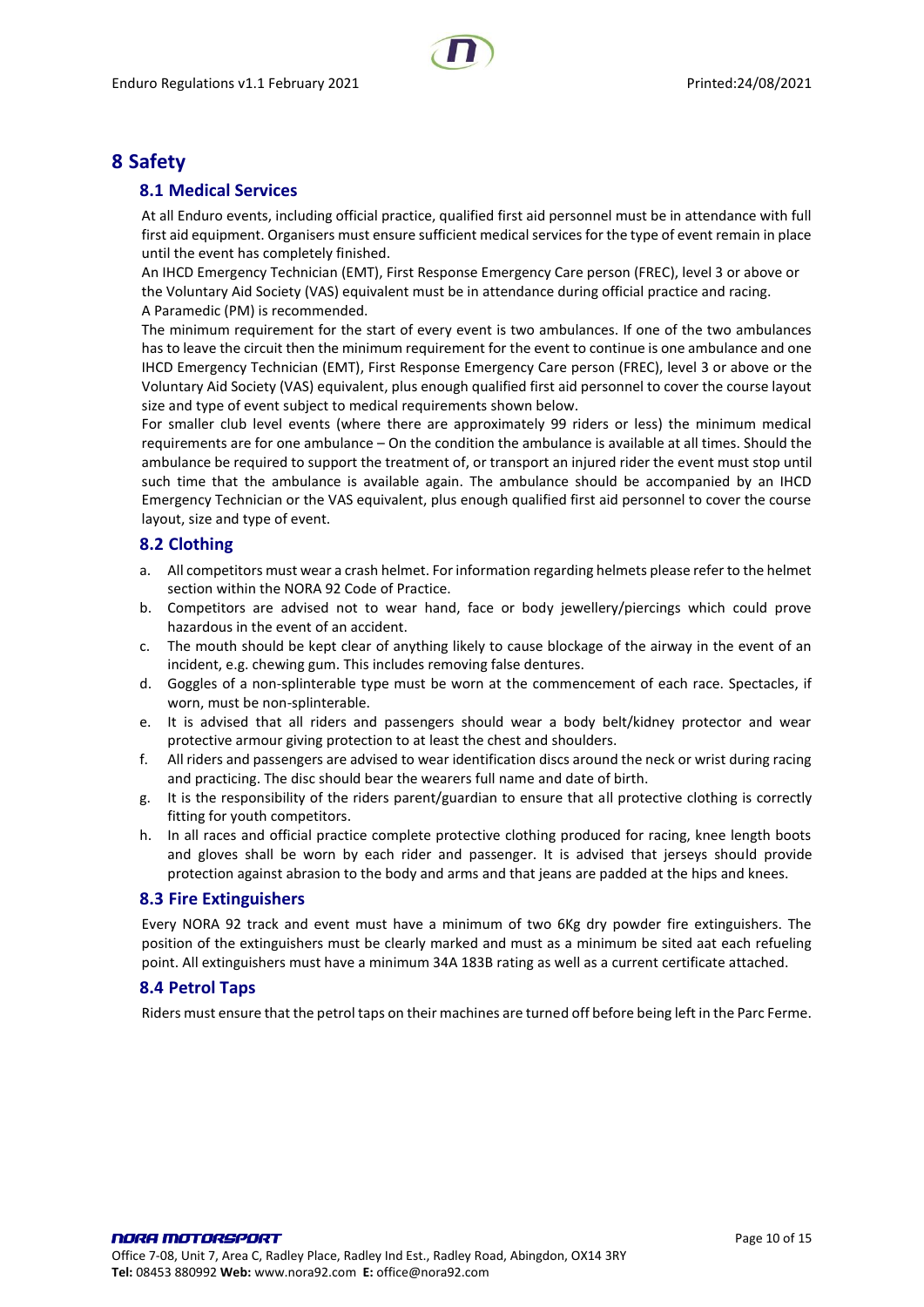# <span id="page-10-1"></span><span id="page-10-0"></span>**9 Race Management**

#### **9.1 Restricted Speed Areas**

- a. Restricted speed areas must be established on the approach to the Time Control Clock and refueling points
- b. Restricted speed areas will be identified by blue tape defining the route.
- c. Within restricted speed areas riders must not exceed walking pace, any offence against this rule will be penalised.
- d. The Clerk of the Course may also establish restricted speed areas at other parts of the route if required.
- e. The restricted speed area must be clearly identified by the following signs:
	- A 600mm x 300mm sign with diagonal blue stripes on a white background will indicate the start
	- A 600mm x 300mm sign with diagonal black stripes on a white background will indicate the end.

#### <span id="page-10-2"></span>**9.2 Parc Fermé**

- a. After preliminary examination the machine may be placed into a parc fermé.
- b. Where possible it should be properly fenced, otherwise its limits should be properly marked and controlled by officials to ensure that only authorised persons may enter.
- c. Access to the parc fermé is only allowed to the Officials of the Meeting.
- d. Riders and passengers may only enter when parking or collecting their machines and must not interfere with other machines.
- e. If any work or adjustments are made to a machine whilst in the parc fermé the rider will be penalised.
- f. Machines must either have a fitted or temporary stand and must not be covered in any way whilst in the parc fermé.
- g. In events of more than one day's duration, where organisers do not intend to place machines in the parc fermé overnight but return them to riders, this must be clearly stated in the Event Regulations.

#### <span id="page-10-3"></span>**9.3 Start Procedure**

- a. Riders will be informed of their designated start time.
- b. The maximum number of starters per 30 seconds will be:
	- Solo machines 4
	- Sidecar / Quad machines 2
- c. If a work area is provided riders may enter the parc fermé 15 minutes prior to their start time and push their machine to the exit. Riders may enter the work area 10 minutes (20 minutes for sidecars and quads) to attend their machines.
- d. If no work area is provided riders may enter the parc fermé 5 minutes prior to their start time and push their machine to the exit.
- e. Once given the start signal a rider has 1 minute to start his machine with the fitted start devices and cross a 20m line, failure will incur a penalty.
- f. Riders missing their start a lot by more than one minute will be penalised 60 pts for each minute overdue and must then carry out the above procedure.

#### <span id="page-10-4"></span>**9.4 Restart Following Failure**

In an event of more than one day, a rider who fails to be classified as a finisher or who fails to come to the start line on any day, may restart the following day under the following conditions:

- a. Within one hour of the scheduled finish time of the last rider for that day the rider must inform the Secretary of the Meeting of the intention to restart the following day.
- b. Thirty minutes before the start time of the first rider the next day, the rider must present the machine at the start for re-examination. It must be the same machine on which the rider started the event, in respect of frame and hubs. The machine must then be placed in the Parc Fermé.
- c. Provided he satisfies the Organisers on the above conditions he will be allowed to start the day and be eligible for Championship points, if applicable.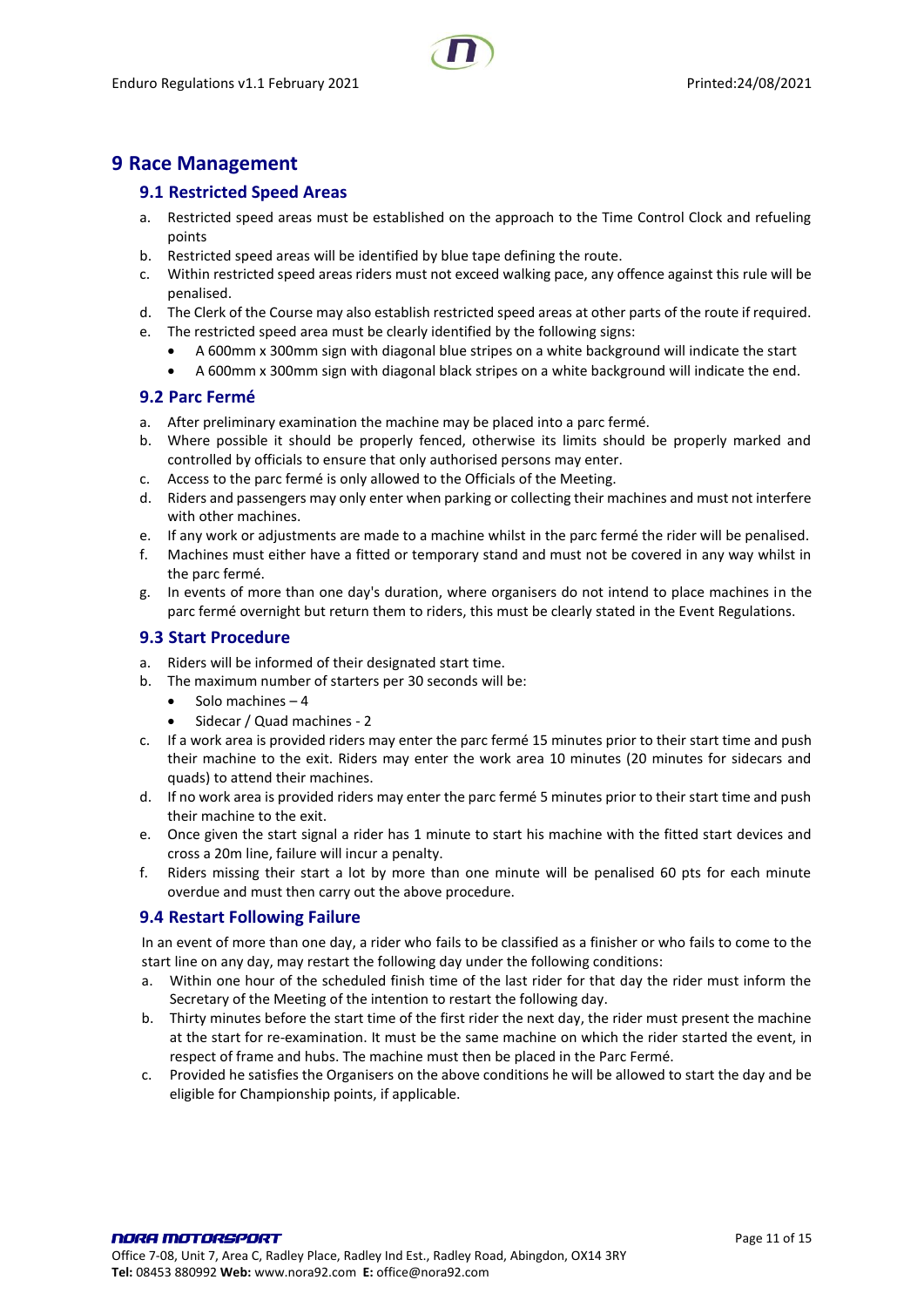#### <span id="page-11-0"></span>**9.5 Change of Machine**

Riders may only change their machine for one of a similar capacity and group if notified to the Secretary of the Meeting one hour prior to the first start time of the meeting.

#### <span id="page-11-1"></span>**9.6 Change of Sidecar Passenger**

- a. An entrant is allowed to change the designated passenger if notified to the Secretary of the Meeting one hour prior to the first start time of the meeting.
- b. The passenger must sign on and have the correct licence.

#### <span id="page-11-2"></span>**9.7 Outside Assistance**

- a. If during a race a rider and/or passenger receives outside assistance other than that provided by the Organisers, that rider may be disqualified or penalised.
- b. Riders receiving signals from persons associated with them in prohibited areas may be disqualified or penalised.

#### <span id="page-11-3"></span>**9.8 Refuelling and Repairs**

For multi day events:

- a. A suitable area, prohibited to the public, should be set out whereby competitors may affect repairs and refuel their machines.
- b. The entrance and exit must be controlled by marshals.
- c. Smoking must be prohibited in this area.
- d. One crew member may be allowed to pass items in to the work area but only the competitor will be allowed to service or repair the machine or its components.
- e. A minimum of one 6kg dry powder fire extinguisher must be available in the refueling area.
- f. Engines must not be running during refueling.
- g. If no work area is provided a pre finish check may be used to allow riders a set time for maintenance before the final check.

#### <span id="page-11-5"></span><span id="page-11-4"></span>**10 Course**

#### **10.1 General**

The course shall consist of mainly rough track and cross country going and must be clearly marked with route markers or direction arrows. Please note the general course may be open to other users and must not be treated as a one way route. Forest roads and tracks are NOT closed to other users and traffic may be travelling in the opposite direction.

- a. Route marking must be positioned and angled so as to clearly indicate the intended direction of route. In determining the distance between the markers, organisers should give due consideration to likely conditions i.e. weather, dust etc.
- b. Where a gate of arrows is constructed, riders must pass between them.

#### <span id="page-11-6"></span>**10.2 Marking of Junctions**

- a. One arrow approximately 50 metres in advance of the junction giving due consideration to likely conditions, fog, dust, etc.
- b. Two arrows at the junction.
- c. One arrow after the junction to indicate correct route.

#### <span id="page-11-7"></span>**10.3 Wrong Direction Markers.**

a. Where appropriate, wrong direction signs of black cross on suitable background or 'no entry' sign should be displayed.

#### <span id="page-11-8"></span>**10.4 Diversionary Routes.**

All points where separate routes are to be followed by different classes must be clearly indicated as follows: -

- a. In advance of diversion, a warning sign.
- b. At the point of the diversion, a further sign indicating the routes to be taken in each class.
- c. After the diversion, a further sign that indicates which route is being followed.
- d. The size and positioning of the signs must be such that the information is clearly communicated.

#### NORA MOTORSPORT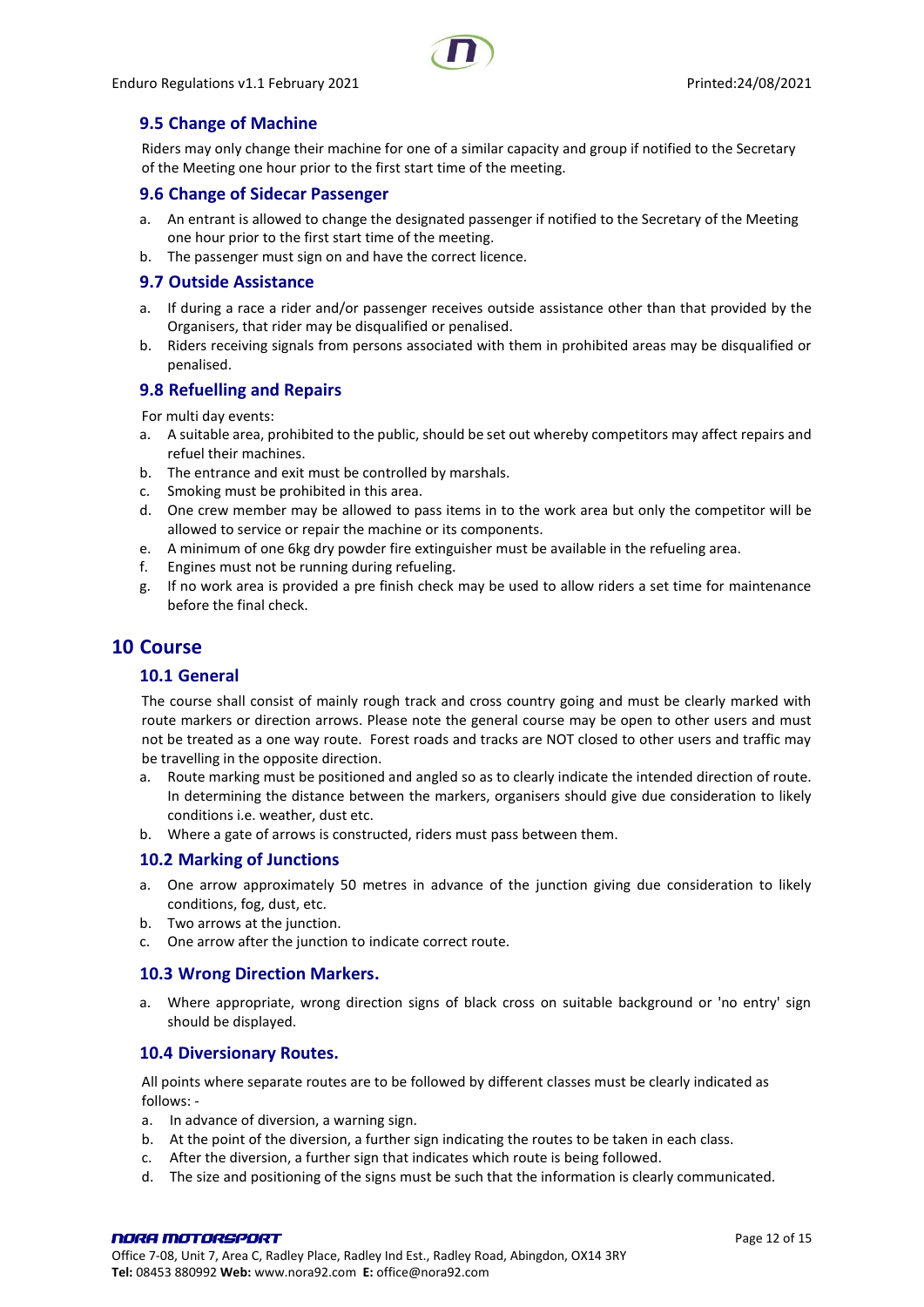

#### <span id="page-12-0"></span>**10.5 Caution Boards.**

a. To warn drivers of severe hazard points on the route crossed arrows or an exclamation sign should be used.

#### <span id="page-12-1"></span>**10.6 Warning Signs for the Public.**

- a. Examples of warning signs for the public are to be found else where in the regulations.
- b. Warning signs NORA 1 must be placed at regular intervals along the routes.

#### <span id="page-12-2"></span>**10.7 Mileage.**

- a. The lap length should exceed 10 miles.
- b. Overall scheduled time per rider should be within daylight hours.
- c. The mileage quoted by the organiser must be taken as correct and the average speed set between any time check must not exceed 50kph (31 mph)
- d. If run on Forestry Commission land the overall average speed must not exceed 40kph (25mph)

#### <span id="page-12-3"></span>**10.8 Impassable Route.**

If the Clerk of the Course decides that any part of the route becomes impassable during the event, he may delete that section and adjust the time accordingly.

#### <span id="page-12-4"></span>**10.9 Course Cutting.**

Any rider reported to the Clerk of the Course for any of the following may be subject to penalisation.

- a. Missing or entering a time/route check or special test from the wrong direction.
- b. Course cutting.
- c. Not following the marked or the intended route.

#### <span id="page-12-6"></span><span id="page-12-5"></span>**10.10 TIME AND ROUTE CHECKS**

#### **10.10.1 Timing of Events**

Apart from the correction of errors which may emerge on investigation, the times, speeds and classification of an event shall be taken as fact and no protest shall be accepted as to their accuracy.

#### <span id="page-12-7"></span>**10.10.2 Time and Route Cards**

- a. Cards will be issued at the preliminary examination.
- b. For multi day events, cards will be issued after the previous day has been completed
- c. Riders will be responsible for collecting their cards stamped/marked at all time and route checks. Failure to do so, or intents to deceive the organisers by altering or obliterating these cards, or using another rider's card will lead to disqualification.
- d. Time schedules will show the amount of time allowed between time checks.
- e. The loss of a time or route card will incur a penalty.
- f. A rider who misses a check or arrives from the wrong direction will be disqualified.
- g. It is the riders responsibility to present a time card to the Time Check Official in a flat and legible condition.

#### <span id="page-12-8"></span>**10.10.3 Time Checks.**

Time checks will be indicated in the following manner:

- a. A white flag or board placed 200 metres prior to the check.
- b. A yellow flag or board placed 20 metres prior to the check.
- c. Flags and boards will be placed so that they are at all times clearly visible to the riders.
- d. The official time should be displayed at the 20 metre mark.
- e. On passing the 20 metre mark a rider must immediately present his card.
- f. The rider will be given the time at which they pass the 20 metre mark.
- g. Final checks may be reached early without penalty.
- h. Officials must keep a record of all riders check times.
- i. Other markers may be used but must be noted in the Event Regulations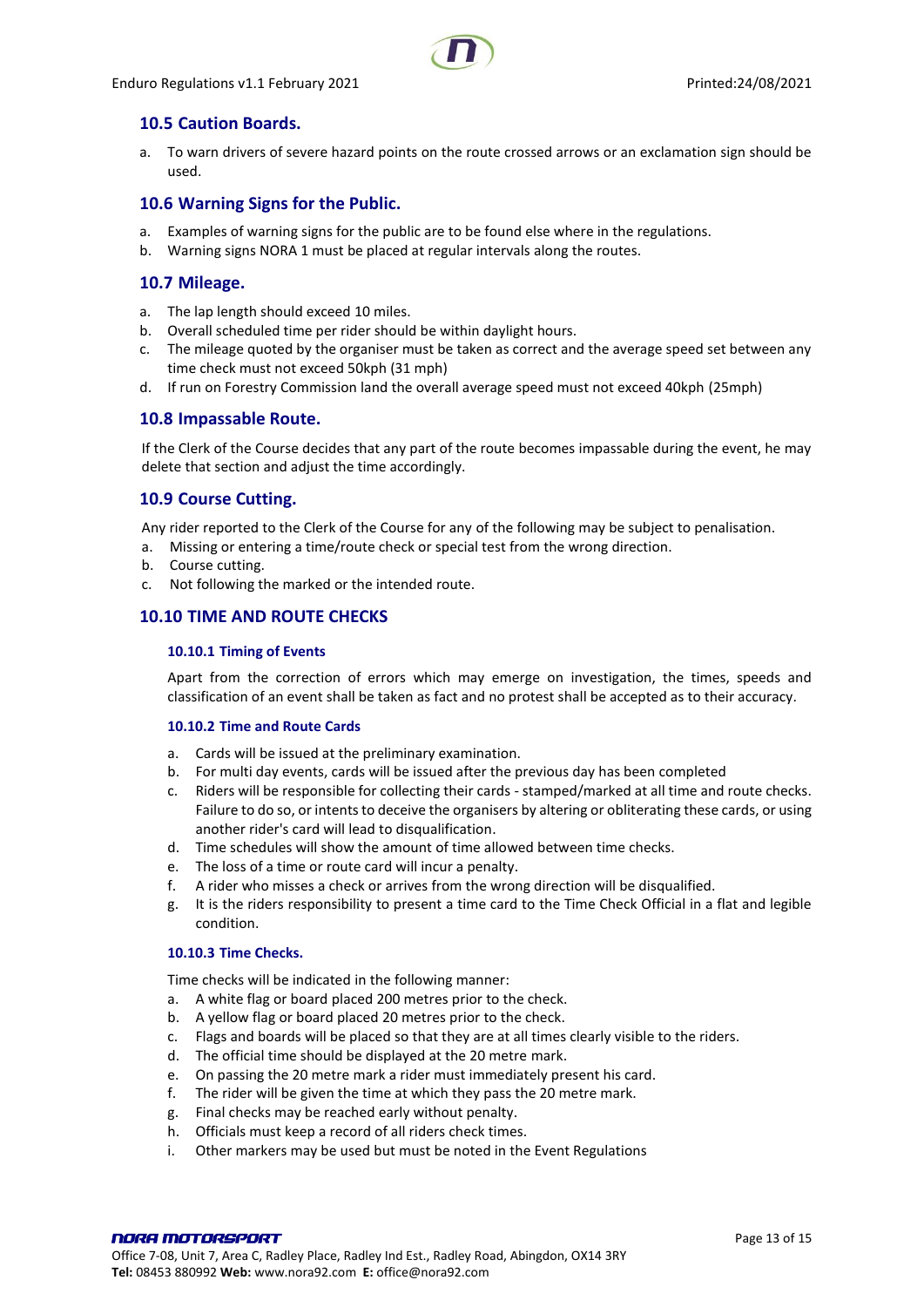#### <span id="page-13-0"></span>**10.10.4 Route Checks**

- a. Route checks may not be marked on the route card.
- b. They will be indicated by the placing of a blue flag or board 20 metres prior to the check.
- c. Competitors must stop in order to have their passage recorded.
- d. Any rider missing a route check may be disqualified or penalised.
- e. There should be a least one route check on the course.
- f. Other markers may be used but must be noted in the Event Regulations.

#### <span id="page-13-1"></span>**10.10.5 Calculation of Penalties.**

- a. Riders will be given a set time between checks.
- b. A penalty of 60 points will be issued for every minute a rider is over time at the check.
- c. A penalty of 60 points will be issued for every minute a rider is under time for a check.
- d. A rider that falls 60 minutes behind their allotted time will be disqualified.

#### <span id="page-13-2"></span>**10.10.6 Special Tests**

- a. Each event should ideally include 2 special tests per days riding.
- b. Test can be of a Cross Country, Motocross, Sprint Enduro or Hill Climb style.
- c. Test should be of approximately 5 minutes as a minimum.
- d. Course Cutting will incur a penalty.

#### <span id="page-13-3"></span>**10.10.7 Practice**

Riding on any part of the course is not allowed unless as part of an organised event, the penalty will be disqualification.

### <span id="page-13-4"></span>**11 Instructions to Riders**

All Event Regulations and Final Instructions issued for an event will have the same force as these Enduro Regulations but must in no way contradict it.

#### <span id="page-13-5"></span>**11.1 Conduct**

Riders, parents or associates failing to obey instructions given by officials of the event or deemed to have unjustifiably or maliciously jeopardised the efficient running of the event by not adhering to the Regulations, Event Regulations or the protest procedure, may be disqualified from the event.

#### <span id="page-13-6"></span>**11.2 Parental Responsibility**

It is a parent's or guardian's responsibility to ensure that children stay within the confines of the event site and obey all instructions issued by the organiser.

#### <span id="page-13-7"></span>**11.3 Declaration**

It is a condition of acceptance of entry that the promoters shall not be responsible for any damage to a motorcycle or its accessories whether by fire, accident or other causes, nor for the theft of a motorcycle or its accessories before, during and after the event.

#### <span id="page-13-8"></span>**11.4 Event Penalties**

The following penalties will be issued for the stated infringements.

|    | Infringement                                                           | <b>Points</b> |
|----|------------------------------------------------------------------------|---------------|
|    | Starting engine prior to instruction                                   | 60            |
|    | Loss of time or route card                                             | 60            |
| 3  | Not starting engine and crossing 20 metre start line within 60 seconds | 20            |
| 4  | Entering the parc fermé with engine running                            | 60            |
| 5. | Failure to attend machine examination at allotted times                | 20            |
| 6  | For each full minute late at the start                                 | 60            |
|    | For each full minute late at a time check                              | 60            |
| 8  | For each full minute early at a check                                  | 60            |
| 9  | Manually recorded special test time per second                         | 1             |
| 10 | Automatically recorded special test time per 1/100 second              | 1/100         |